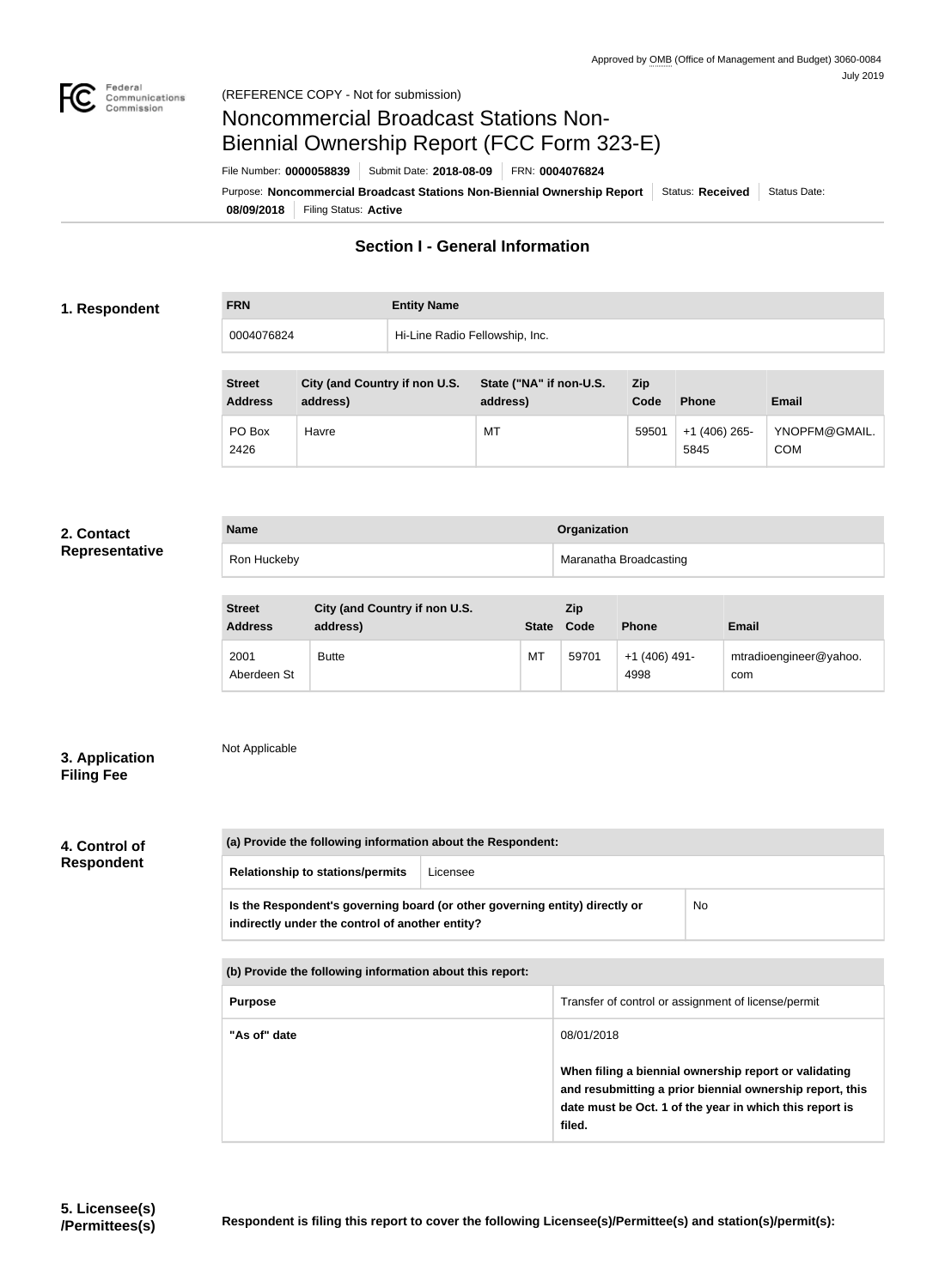| and Station(s) |
|----------------|
| /Permit(s)     |

| <b>Licensee/Permittee Name</b>               | <b>FRN</b>       |                |              |                |
|----------------------------------------------|------------------|----------------|--------------|----------------|
| Hi-Line Radio Fellowship, Inc.<br>0004076824 |                  |                |              |                |
| Fac. ID No.                                  | <b>Call Sign</b> | <b>City</b>    | <b>State</b> | <b>Service</b> |
| 176691                                       | <b>KXEM</b>      | <b>ROUNDUP</b> | МT           | FM             |

## **Section II – Non-Biennial Ownership Information**

## **1. 47 C.F.R. Section 73.3613 Documents**

Licensee/Permittee Respondents should list all contracts and other instruments set forth in 47 C.F.R. Section 73.3613(a) through (c) for the facility or facilities listed on this report. If the agreement is a network affiliation agreement, check the appropriate box. Otherwise, select "Other." Non-Licensee/Permittee Respondents should select "Not Applicable" in response to this question.

| Document Information                            |                                                               |  |  |
|-------------------------------------------------|---------------------------------------------------------------|--|--|
| Description of contract or instrument           | Articles of Incorporation                                     |  |  |
| Parties to contract or instrument               | Hi-Line Radio Fellowship Inc., State of Montana               |  |  |
| Date of execution                               | 08/1980                                                       |  |  |
| Date of expiration                              | No expiration date                                            |  |  |
| <b>Agreement type</b><br>(check all that apply) | Other<br><b>Agreement Type: Corporation founding document</b> |  |  |

## **2. Ownership Interests**

**(a)** Ownership Interests. This Question requires Respondents to enter detailed information about ownership interests by generating a series of subforms. Answer each question on each subform. The first subform listing should be for the Respondent itself. If the Respondent is not a natural person, also list each of the officers, members of the governing board (or other governing entity), stockholders, and any other persons or entities with a direct attributable interest in the Respondent pursuant to the standards set forth in 47 C.F.R. Section 73.3555. (A "direct" interest is one that is not held through any intervening companies or entities.) List each interest holder with a direct attributable interest in the Respondent separately.

Leave the percentage of total assets (Equity Debt Plus) field blank for an interest holder unless that interest holder has an attributable interest in the Respondent solely on the basis of the Commission's Equity Debt Plus attribution standard, 47 C.F.R. Section 73.3555, Note 2(i).

In the case of vertical or indirect ownership structures, list only those interests in the Respondent that also represent an attributable interest in the Licensee(s) or Permittee(s) for which the report is being submitted.

Entities that are part of an organizational structure that includes holding companies or other forms of indirect ownership must file separate ownership reports. In such a structure do not report, or file a separate report for, any interest holder that does not have an attributable interest in the Licensee(s) or Permittee(s) for which the report is being submitted.

Please see the Instructions for further detail concerning interests that must be reported in response to this question.

The Respondent must provide an FCC Registration Number for each interest holder reported in response to this question. Please see the Instructions for detailed information and guidance concerning this requirement.

| <b>Jwnership Information</b> |                                |             |
|------------------------------|--------------------------------|-------------|
| <b>FRN</b>                   | 0004076824                     |             |
| <b>Entity Name</b>           | Hi-Line Radio Fellowship, Inc. |             |
| <b>Address</b>               | PO Box                         |             |
|                              | <b>Street 1</b>                | PO Box 2426 |
|                              | <b>Street 2</b>                |             |
|                              | <b>City</b>                    | Havre       |
|                              |                                |             |

**Ownership Information**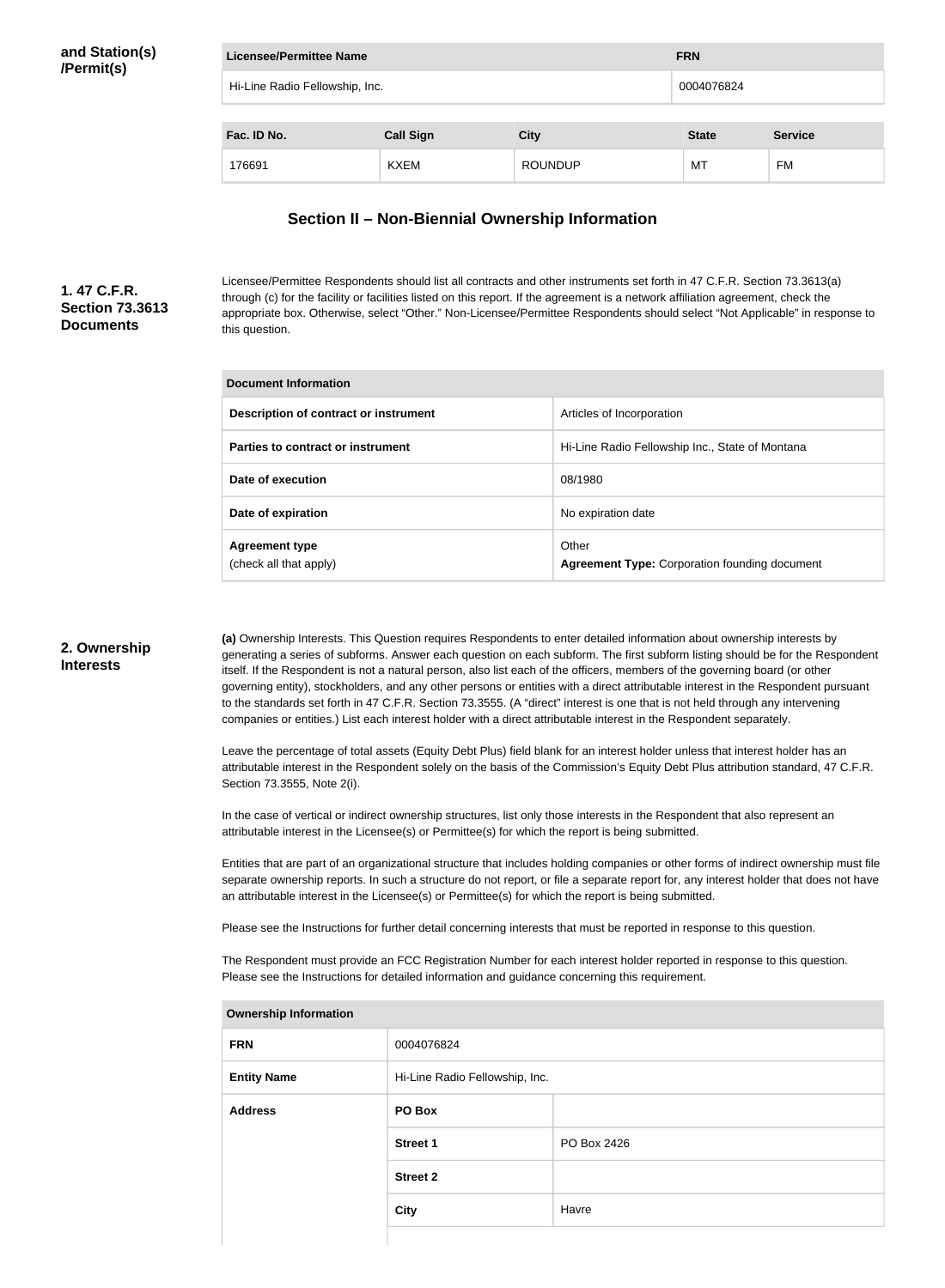|                                                       | State ("NA" if non-U.S.<br>address)                                                  | МT                   |           |
|-------------------------------------------------------|--------------------------------------------------------------------------------------|----------------------|-----------|
|                                                       | <b>Zip/Postal Code</b>                                                               | 59501                |           |
|                                                       | Country (if non-U.S.<br>address)                                                     | <b>United States</b> |           |
| <b>Listing Type</b>                                   | Respondent                                                                           |                      |           |
| <b>Positional Interests</b><br>(check all that apply) | Respondent                                                                           |                      |           |
| <b>Interest Percentages</b>                           | <b>Voting</b>                                                                        | 0.0%                 |           |
| (enter percentage values<br>from 0.0 to 100.0)        | <b>Total assets (Equity Debt</b><br>Plus)                                            | 0.0%                 |           |
| that do not appear on this report?                    | Does interest holder have an attributable interest in one or more broadcast stations |                      | <b>No</b> |

| <b>Ownership Information</b>                          |                                                                                      |                      |     |  |
|-------------------------------------------------------|--------------------------------------------------------------------------------------|----------------------|-----|--|
| <b>FRN</b>                                            | 9990119850                                                                           |                      |     |  |
| <b>Name</b>                                           | Bo Woods                                                                             |                      |     |  |
| <b>Address</b>                                        | PO Box                                                                               |                      |     |  |
|                                                       | <b>Street 1</b>                                                                      | 574 Laird Road       |     |  |
|                                                       | <b>Street 2</b>                                                                      |                      |     |  |
|                                                       | <b>City</b>                                                                          | Chester              |     |  |
|                                                       | State ("NA" if non-U.S.<br>address)                                                  | MT                   |     |  |
|                                                       | <b>Zip/Postal Code</b>                                                               | 59522                |     |  |
|                                                       | Country (if non-U.S.<br>address)                                                     | <b>United States</b> |     |  |
| <b>Listing Type</b>                                   | Other Interest Holder                                                                |                      |     |  |
| <b>Positional Interests</b><br>(check all that apply) | Member of Governing Board (or other governing entity)                                |                      |     |  |
| <b>Principal Profession or</b><br><b>Occupation</b>   | Farmer                                                                               |                      |     |  |
| <b>By Whom Appointed or</b><br><b>Elected</b>         | The Board                                                                            |                      |     |  |
| <b>Interest Percentages</b>                           | Voting                                                                               | 16.7%                |     |  |
| (enter percentage values<br>from 0.0 to 100.0)        | <b>Total assets (Equity Debt</b><br>Plus)                                            | 0.0%                 |     |  |
| that do not appear on this report?                    | Does interest holder have an attributable interest in one or more broadcast stations |                      | Yes |  |

## **Ownership Information**

| <b>Ownership Information</b> |                  |  |
|------------------------------|------------------|--|
| <b>FRN</b>                   | 0020028148       |  |
| <b>Name</b>                  | Dan Frederickson |  |
| <b>Address</b>               | PO Box<br>634    |  |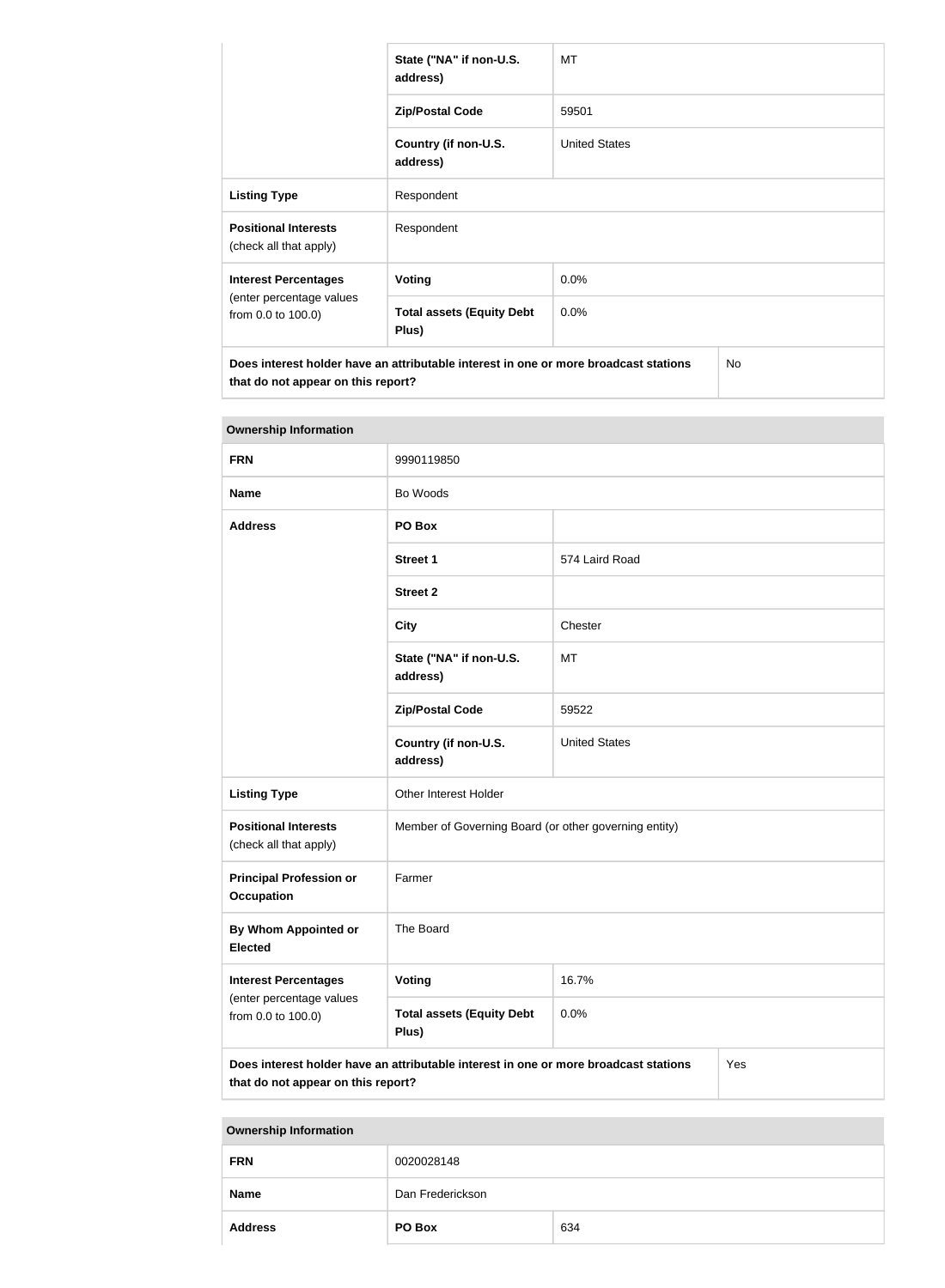|                                                                                                                                         | <b>Street 1</b>                                                |                      |  |
|-----------------------------------------------------------------------------------------------------------------------------------------|----------------------------------------------------------------|----------------------|--|
|                                                                                                                                         | <b>Street 2</b>                                                |                      |  |
|                                                                                                                                         | <b>City</b>                                                    | Chester              |  |
|                                                                                                                                         | State ("NA" if non-U.S.<br>address)                            | MT                   |  |
|                                                                                                                                         | <b>Zip/Postal Code</b>                                         | 59522                |  |
|                                                                                                                                         | Country (if non-U.S.<br>address)                               | <b>United States</b> |  |
| <b>Listing Type</b>                                                                                                                     | <b>Other Interest Holder</b>                                   |                      |  |
| <b>Positional Interests</b><br>(check all that apply)                                                                                   | Officer, Member of Governing Board (or other governing entity) |                      |  |
| <b>Principal Profession or</b><br><b>Occupation</b>                                                                                     | Farmer                                                         |                      |  |
| <b>By Whom Appointed or</b><br><b>Elected</b>                                                                                           | The Board                                                      |                      |  |
| <b>Interest Percentages</b><br>(enter percentage values<br>from 0.0 to 100.0)                                                           | Voting                                                         | 16.7%                |  |
|                                                                                                                                         | <b>Total assets (Equity Debt</b><br>Plus)                      | 0.0%                 |  |
| Does interest holder have an attributable interest in one or more broadcast stations<br><b>No</b><br>that do not appear on this report? |                                                                |                      |  |

## **Ownership Information**

| <b>FRN</b>                                            | 0017799974                                                     |                      |  |  |
|-------------------------------------------------------|----------------------------------------------------------------|----------------------|--|--|
| <b>Name</b>                                           | John B. Ita                                                    |                      |  |  |
| <b>Address</b>                                        | PO Box                                                         |                      |  |  |
|                                                       | Street 1                                                       | 171 73rd Avenue W    |  |  |
|                                                       | <b>Street 2</b>                                                |                      |  |  |
|                                                       | <b>City</b>                                                    | Havre                |  |  |
|                                                       | State ("NA" if non-U.S.<br>address)                            | MT                   |  |  |
|                                                       | <b>Zip/Postal Code</b>                                         | 59501                |  |  |
|                                                       | Country (if non-U.S.<br>address)                               | <b>United States</b> |  |  |
| <b>Listing Type</b>                                   | Other Interest Holder                                          |                      |  |  |
| <b>Positional Interests</b><br>(check all that apply) | Officer, Member of Governing Board (or other governing entity) |                      |  |  |
| <b>Principal Profession or</b><br><b>Occupation</b>   | Teacher                                                        |                      |  |  |
| <b>By Whom Appointed or</b><br><b>Elected</b>         | The Board                                                      |                      |  |  |
| <b>Interest Percentages</b>                           | Voting                                                         | 16.7%                |  |  |
| (enter percentage values<br>from 0.0 to 100.0)        |                                                                |                      |  |  |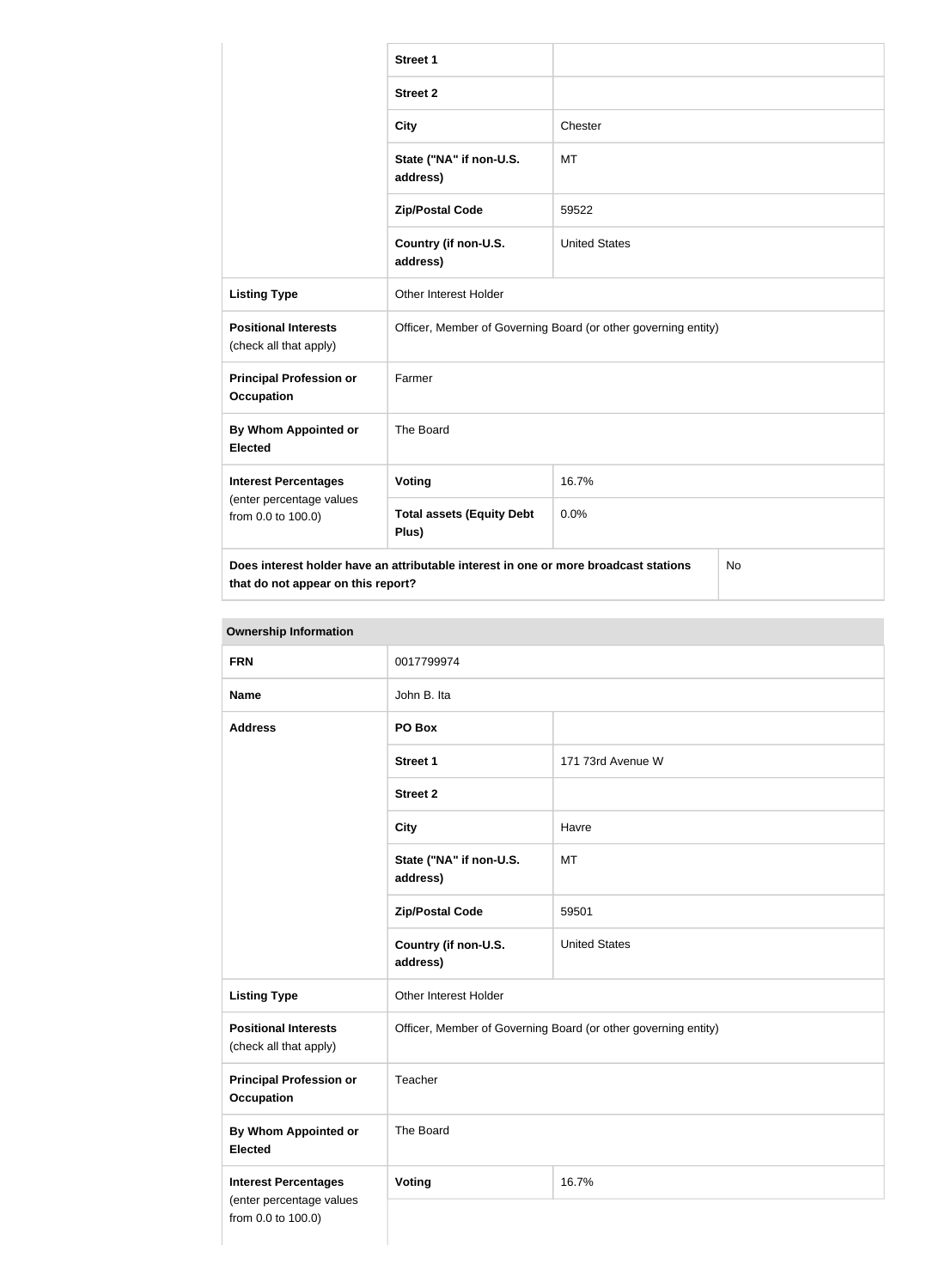| <b>Total assets (Equity Debt</b><br>Plus)                                            | $0.0\%$ |    |
|--------------------------------------------------------------------------------------|---------|----|
| Does interest holder have an attributable interest in one or more broadcast stations |         | No |

**that do not appear on this report?**

| <b>Ownership Information</b>                                                                                                     |                                                       |                       |  |
|----------------------------------------------------------------------------------------------------------------------------------|-------------------------------------------------------|-----------------------|--|
| <b>FRN</b>                                                                                                                       | 0020028171                                            |                       |  |
| <b>Name</b>                                                                                                                      | Rapp Rusty                                            |                       |  |
| <b>Address</b>                                                                                                                   | PO Box                                                |                       |  |
|                                                                                                                                  | <b>Street 1</b>                                       | 3225 7th Avenue South |  |
|                                                                                                                                  | <b>Street 2</b>                                       |                       |  |
|                                                                                                                                  | <b>City</b>                                           | <b>Great Falls</b>    |  |
|                                                                                                                                  | State ("NA" if non-U.S.<br>address)                   | MT                    |  |
|                                                                                                                                  | <b>Zip/Postal Code</b>                                | 59405                 |  |
|                                                                                                                                  | Country (if non-U.S.<br>address)                      | <b>United States</b>  |  |
| <b>Listing Type</b>                                                                                                              | Other Interest Holder                                 |                       |  |
| <b>Positional Interests</b><br>(check all that apply)                                                                            | Member of Governing Board (or other governing entity) |                       |  |
| <b>Principal Profession or</b><br><b>Occupation</b>                                                                              | Insurance Agent                                       |                       |  |
| By Whom Appointed or<br><b>Elected</b>                                                                                           | The Board                                             |                       |  |
| <b>Interest Percentages</b><br>(enter percentage values<br>from 0.0 to 100.0)                                                    | Voting                                                | 16.7%                 |  |
|                                                                                                                                  | <b>Total assets (Equity Debt</b><br>Plus)             | 0.0%                  |  |
| Does interest holder have an attributable interest in one or more broadcast stations<br>No<br>that do not appear on this report? |                                                       |                       |  |

| <b>Ownership Information</b> |                                     |                      |
|------------------------------|-------------------------------------|----------------------|
| <b>FRN</b>                   | 9990119849                          |                      |
| <b>Name</b>                  | Donald Bjornstad                    |                      |
| <b>Address</b>               | PO Box                              |                      |
|                              | <b>Street 1</b>                     | 735 2100 Road East   |
|                              | <b>Street 2</b>                     |                      |
|                              | <b>City</b>                         | Joplin               |
|                              | State ("NA" if non-U.S.<br>address) | MT                   |
|                              | <b>Zip/Postal Code</b>              | 59531                |
|                              | Country (if non-U.S.<br>address)    | <b>United States</b> |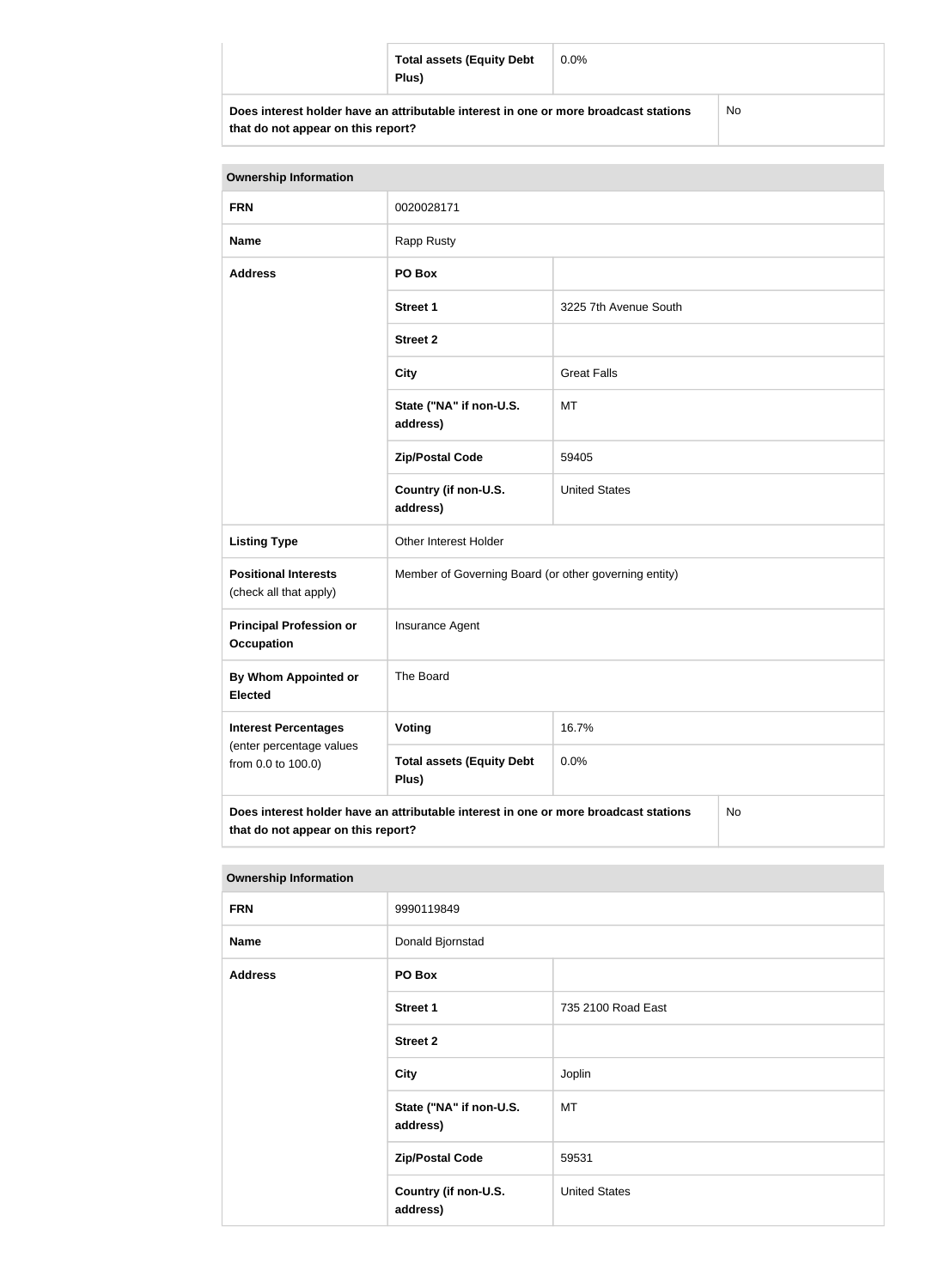| <b>Listing Type</b>                                                                                                              | Other Interest Holder                                 |  |  |
|----------------------------------------------------------------------------------------------------------------------------------|-------------------------------------------------------|--|--|
| <b>Positional Interests</b><br>(check all that apply)                                                                            | Member of Governing Board (or other governing entity) |  |  |
| <b>Principal Profession or</b><br><b>Occupation</b>                                                                              | <b>Butcher</b>                                        |  |  |
| By Whom Appointed or<br><b>Elected</b>                                                                                           | The Board                                             |  |  |
| <b>Interest Percentages</b>                                                                                                      | 16.7%<br>Voting                                       |  |  |
| (enter percentage values<br><b>Total assets (Equity Debt</b><br>$0.0\%$<br>from 0.0 to 100.0)<br>Plus)                           |                                                       |  |  |
| Does interest holder have an attributable interest in one or more broadcast stations<br>No<br>that do not appear on this report? |                                                       |  |  |

| <b>Ownership Information</b>                                                                                                            |                                                                |                      |  |
|-----------------------------------------------------------------------------------------------------------------------------------------|----------------------------------------------------------------|----------------------|--|
| <b>FRN</b>                                                                                                                              | 0020028072                                                     |                      |  |
| <b>Name</b>                                                                                                                             | <b>Brent Schellin</b>                                          |                      |  |
| <b>Address</b>                                                                                                                          | PO Box                                                         | 926                  |  |
|                                                                                                                                         | <b>Street 1</b>                                                |                      |  |
|                                                                                                                                         | <b>Street 2</b>                                                |                      |  |
|                                                                                                                                         | <b>City</b>                                                    | Chinook              |  |
|                                                                                                                                         | State ("NA" if non-U.S.<br>address)                            | МT                   |  |
|                                                                                                                                         | <b>Zip/Postal Code</b>                                         | 59523                |  |
|                                                                                                                                         | Country (if non-U.S.<br>address)                               | <b>United States</b> |  |
| <b>Listing Type</b>                                                                                                                     | <b>Other Interest Holder</b>                                   |                      |  |
| <b>Positional Interests</b><br>(check all that apply)                                                                                   | Officer, Member of Governing Board (or other governing entity) |                      |  |
| <b>Principal Profession or</b><br><b>Occupation</b>                                                                                     | Leasing Agent                                                  |                      |  |
| By Whom Appointed or<br><b>Elected</b>                                                                                                  | The Board                                                      |                      |  |
| <b>Interest Percentages</b>                                                                                                             | <b>Voting</b>                                                  | 16.7%                |  |
| (enter percentage values<br>from 0.0 to 100.0)                                                                                          | <b>Total assets (Equity Debt</b><br>Plus)                      | 0.0%                 |  |
| Does interest holder have an attributable interest in one or more broadcast stations<br><b>No</b><br>that do not appear on this report? |                                                                |                      |  |
|                                                                                                                                         |                                                                |                      |  |
| (b) Respondent certifies that any interests, including equity, financial, or voting<br>Yes                                              |                                                                |                      |  |

# **interests, not reported in this filing are non-attributable.** If "No," submit as an exhibit an explanation.